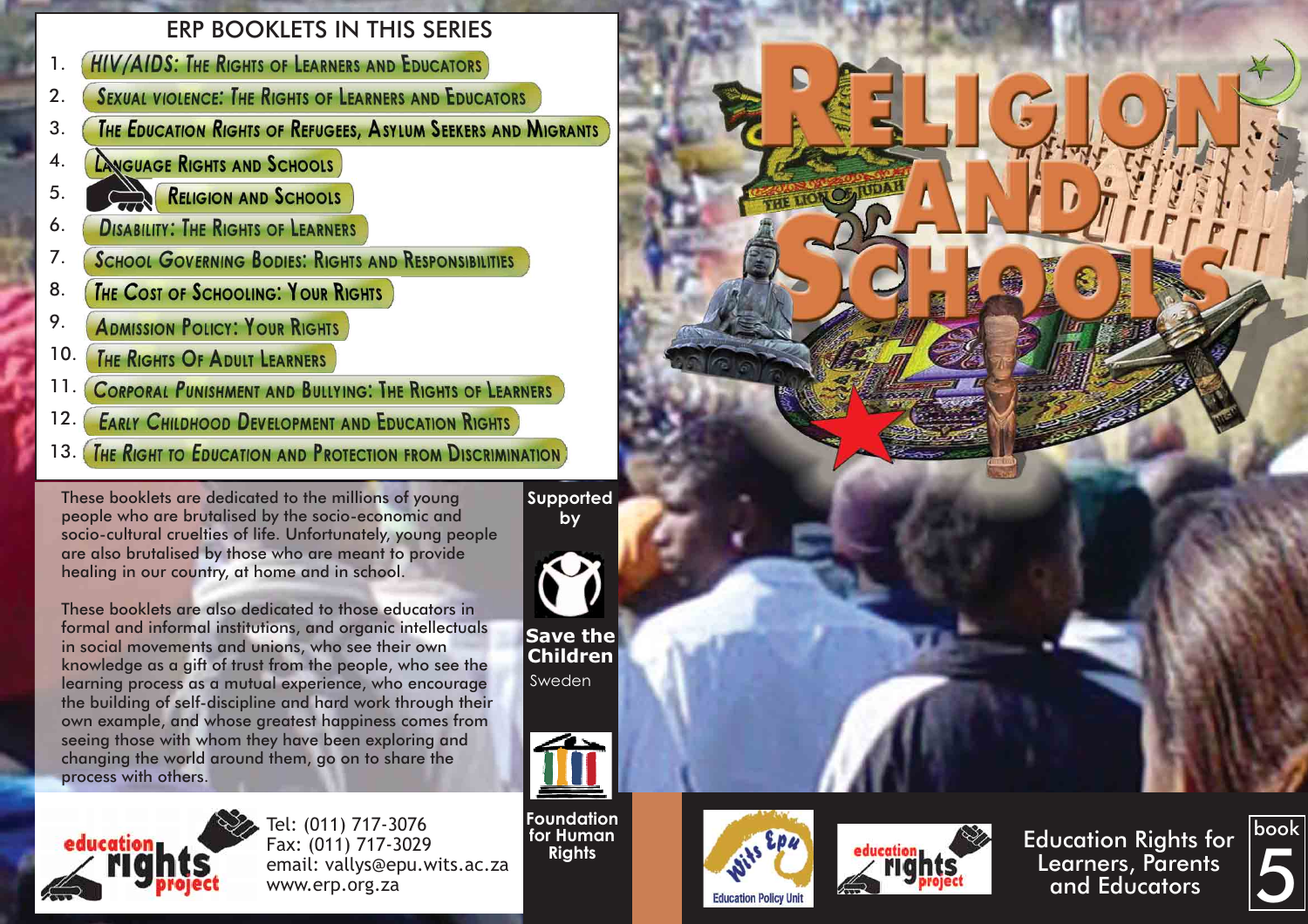

# **Religion and Schools**

Na'eem Jeenah

Editors: Brian Ramadiro and Salim Vally

layout & design by Red nicolas@red.org.za

We have attempted to ensure that the information in these booklets is accurate up to the time of publication-June 2005. Policies, laws and regulations change. Please contact the ERP for regular updates. All of these booklets are being translated into isiZulu, Sesotho and refugee rights will be translated into French and Portuguese as well. Nonprofit organisations are welcome to reproduce them. Suggestions for improvements are appreciated. Please acknowledge the Education Rights Project if you intend using this material.

Thanks to the Foundation for Human Rights, Save the Children Sweden, the Royal Netherlands Embassy and the Swedish International Development Agency for supporting this initiative.

# **THE STRUGGLE FOR FREE, FREE, QUALITY EDUCATION CONTINUES**

THE STRUGGLE FOR FREE **JALITY PUBLIC FOUCATION** 

**CONTINUES**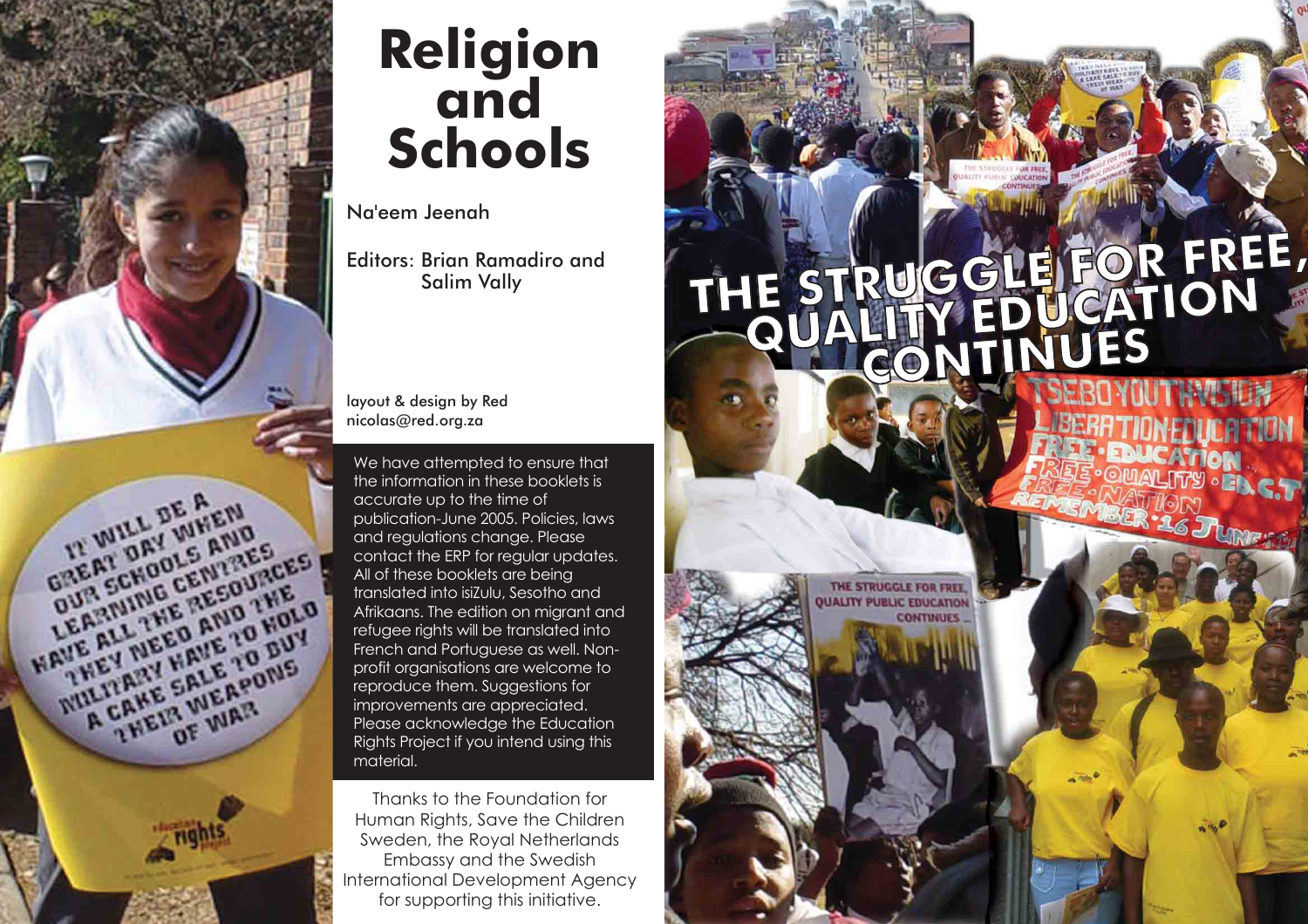# **CONTENTS**

page

| $\mathbf{L}$       | <b>INTRODUCTION</b>                                                             |    |
|--------------------|---------------------------------------------------------------------------------|----|
| 2.                 | <b>WHAT DOES THE CONSTITUTION SAY</b><br>ABOUT RELIGION AND EDUCATION?          | З  |
| 3.                 | DIFFERENT WAYS OF THINKING ABOUT THE<br>Relationship Between Religion and State | 5. |
|                    | 4. Two Types of Religion-Related Education                                      | 6  |
| 5.                 | Religious Observances in Schools                                                | 8  |
|                    | 6. Who Does the Policy Apply to?                                                | 9  |
|                    | 7. WHAT WILL BE TAUGHT IN RELIGION EDUCATION?                                   | 10 |
| 8.                 | - Possible Problems in Using the Policy                                         | 11 |
| 9.                 | - Resource People for Religion Fducation                                        | 15 |
|                    | 10. Word List                                                                   | 17 |
| <b>APPENDIX 1:</b> |                                                                                 |    |
|                    | Revised National Curriculum Statement                                           | 18 |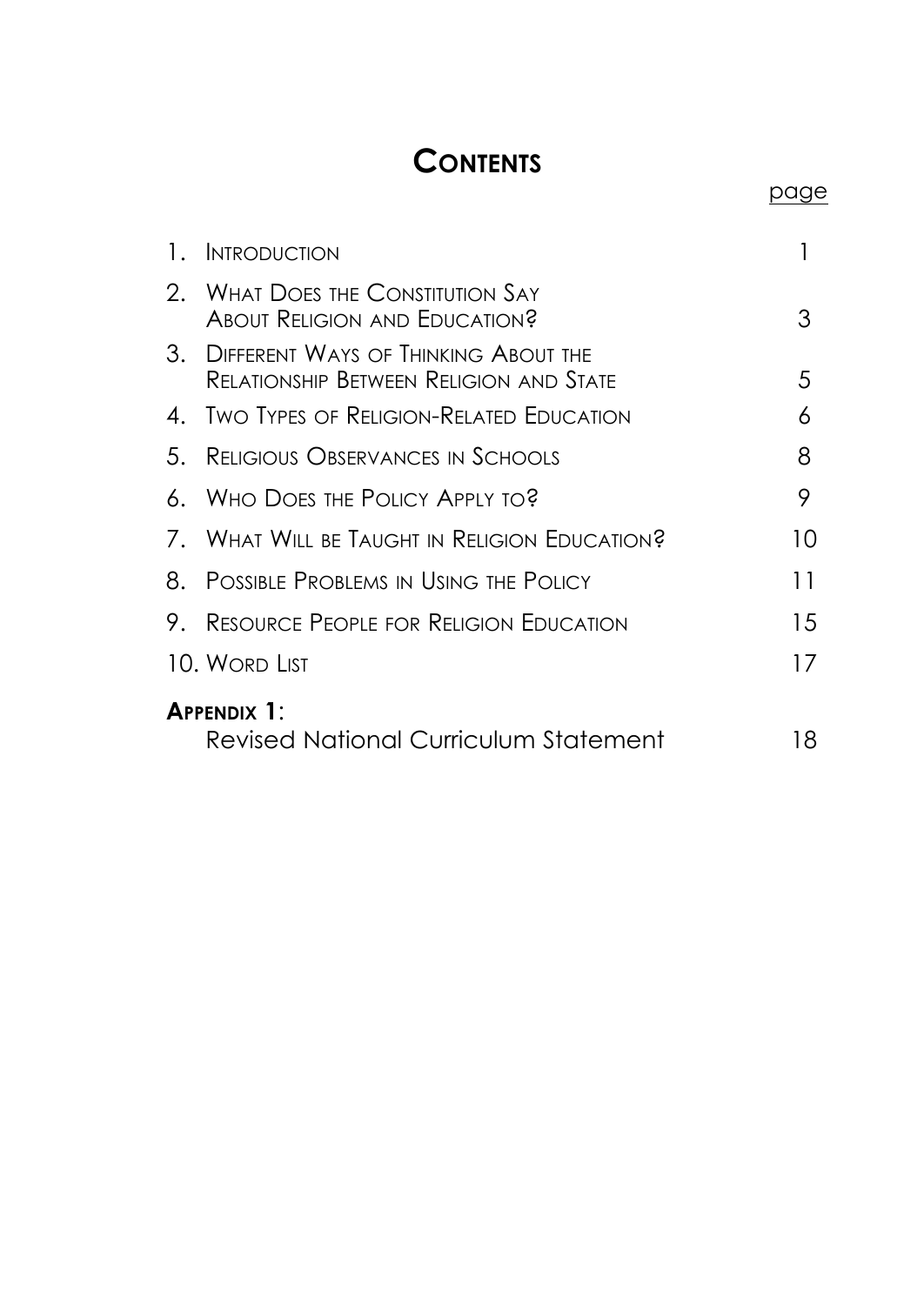# **INTRODUCTION oneone**

Most South Africans are religious people, following a number of different religions. In South Africa we have followers of African Traditional Religions, Buddhism, Christianity, Hinduism, Islam, Judaism, Rastafarianism and other religions. There are also a number of South Africans who do not follow any religion.

Because religion plays an important role in the lives of many South Africans, it is important for us to have a policy dealing with religion and education or the teaching of religions in schools. The question of teaching religions in schools is a very sensitive one and many people become very passionate when discussing the matter.

*Religious education\** and the practice of religion in schools is not a new issue. Even the apartheid government dealt with the issue. But, under apartheid, only one particular Calvinist form of Christianity was respected and favoured and all other forms of religion (even other Christian religions) were discriminated against. The South African education system under apartheid was called 'Christian National Education'. As a system based on racism, however, it was not very Christian. And it also was not really national since there were different kinds and standards of education for different so-called racial groups.

Our history in South Africa has been one of discrimination on the grounds of 'race', gender, class and religion. But even today, more than a decade after our first democratic election, we still see people being discriminated against on the basis of social class, gender, disability, religion, linguistic background, national origin and wealth. Part of the responsibility of our new society and of education in the new society is to challenge this and to correct the discrimination of the past.

In 1994, the issue of *religious education* was being discussed again. Even before 1994, from 1990, there was much discussion about how a new education system, under a democratic system of governance, should deal with the question of religion. Some people – especially those who supported Christian National Education in the past – wanted Christianity to be the only religion

 $^*$  Italicised words are explained in the word list at the end of the booklet.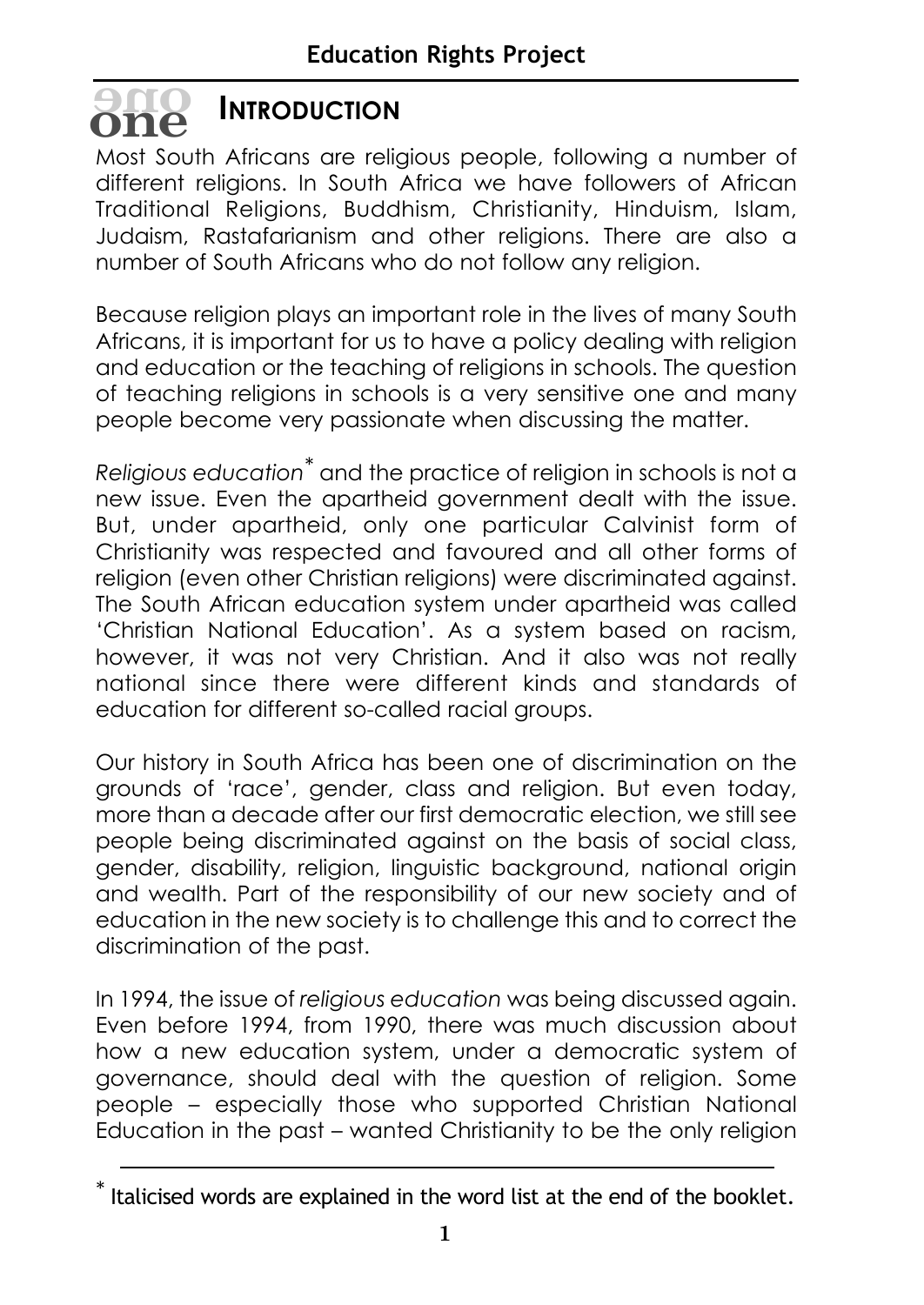taught in schools. Others wanted to completely remove religion from schools, as is the case in France.

Most South Africans, however, recognised that different religious groups played an important role in the struggle for our new democracy. They also recognised that, in the past, religions and religious differences were used by the colonialists and the apartheid government to divide people. Religion should now play a role, they believed, to unite South Africans. And the teaching of religions in schools could play an important role in learning and knowing about each others' religions. The *diversity* that exists in our society in terms of religions, languages and cultures could be very valuable and should be celebrated. Our attitude should reflect the motto on South Africa's coat of arms: *!Ke E:/Xarra //ke* or Unity in Diversity.

For most people who follow a religion, their religions and traditions are very important to them. Many such people do not feel as if they are full human beings if they are not allowed to practise their religions and teach their children about their traditions. In our democratic society, all religions and their followers have a place and have the right to be respected by the state, by state institutions and by all citizens. Similarly, people who do not have a religion also have the right to the same kind of respect. The government policy on Religion and Education is an attempt to give that respect to all our citizens within the school environment. It is also an attempt to give meaning to our constitution as it relates to religion and education.

The policy is necessary because we have found that without it learners have been discriminated against on the basis of their religious beliefs. This booklet has been based on the following:

- · The 1996 Constitution of the Republic of South Africa;
- · The 1996 Schools Act;
- · The 2003 National Policy on Religion and Education; and
- · The 2005 Draft National Guidelines on School Uniforms.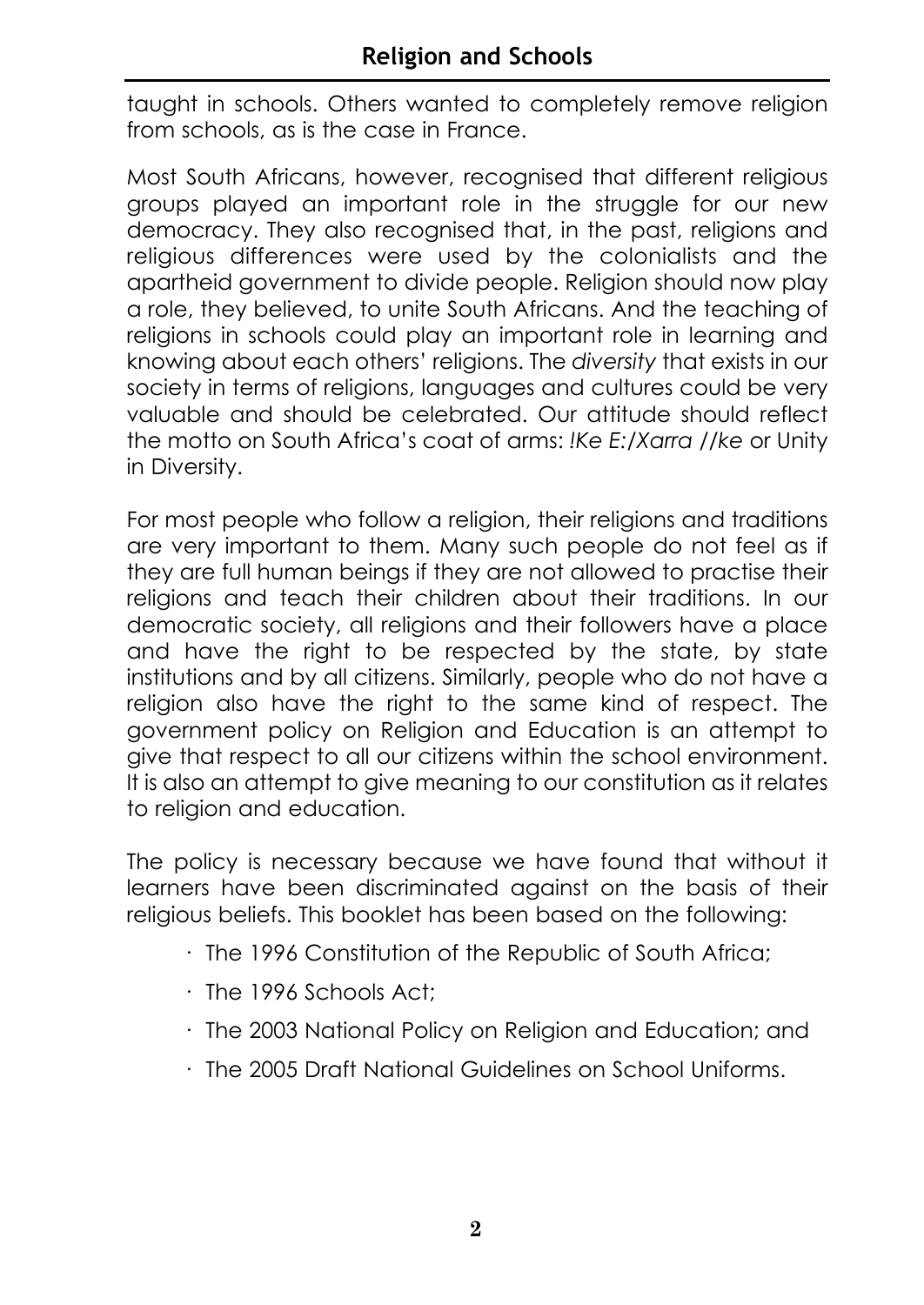

· April 2005 – Publication of the Draft National Guidelines on School Uniforms.



# **WHAT DOES THE CONSTITUTION SAY ABOUT RELIGION AND EDUCATION?**

The South African Constitution gives recognition to the role of faith and religion in our society. The preamble to the Constitution ends with the words:

*May God protect our people. Nkosi Sikelel' iAfrika. Morena boloka setjhaba sa heso. God seën Suid-Afrika. God bless South Africa. Mudzimu fhatutshedza Afurika. Hosi kateskisa Afrika.*

The most important statement in the Constitution regarding religion is Clause 15 in the Bill of Rights, headed 'Freedom of religion, belief and opinion', which states:

- (1) Everyone has the right to *freedom of conscience*, religion, thought, belief and opinion.
- (2) *Religious observances* may be conducted at state or stateaided institutions, provided that –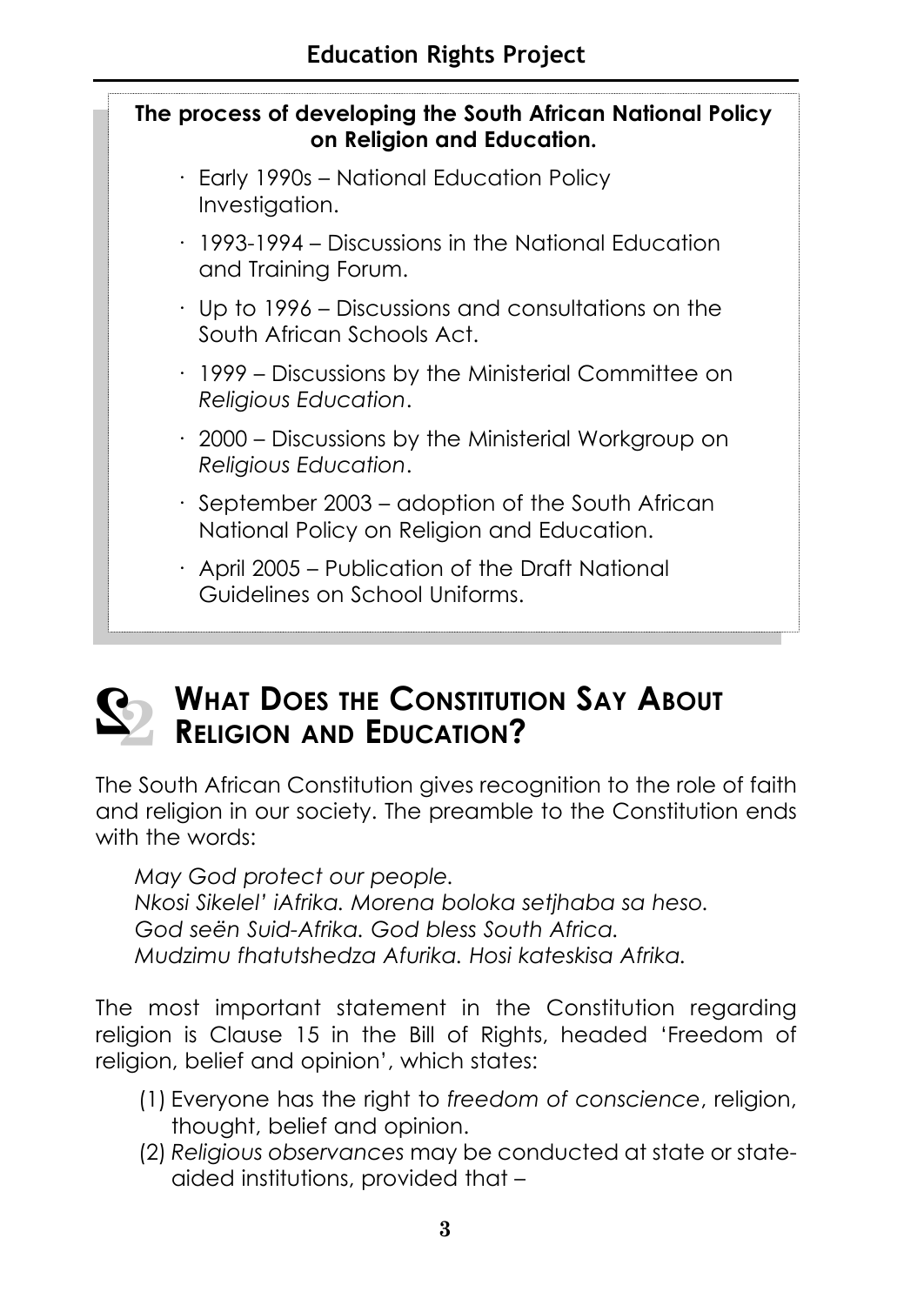- a.those observances follow the rules made by the appropriate public authorities;
- b.they are conducted on an equitable basis; and
- c.attendance is free and voluntary.

Later, in Clause 31, on 'Cultural, religious and linguistic communities,' the Bill of Rights says:

- (1) Persons belonging to a cultural, religious or linguistic community may not be denied the right, with other members of that community –
	- a.to enjoy their culture, practise their religion and use their language; and
	- b.to form, join and maintain cultural, religious and linguistic associations and other organs of civil society.

The Constitutional clauses relating to 'Freedom of expression', 'Assembly, demonstration, picket and petition' and 'Freedom of association' are also relevant to the issue of religion in our society and to the place of religion in educational institutions.

The Constitution does not say anything specific about education and religion. However, from the clauses listed above, two points are clear:

- · the South African Constitution recognises the importance of religion and religious symbols to the life of South Africa as a nation; and
- · not only do South African citizens have the right to believe in whatever religion they wish to, express that belief and form associations to promote and maintain that belief, they also may use state or state-aided institutions (such as schools) as places where *religious observances* may be performed.

In taking this approach, the South African Constitution takes a neutral position so that it does not favour any particular religion and it also does not seek to suppress religion. The Constitution requires the state to deal with all religions fairly, without favouring or discriminating against any particular one.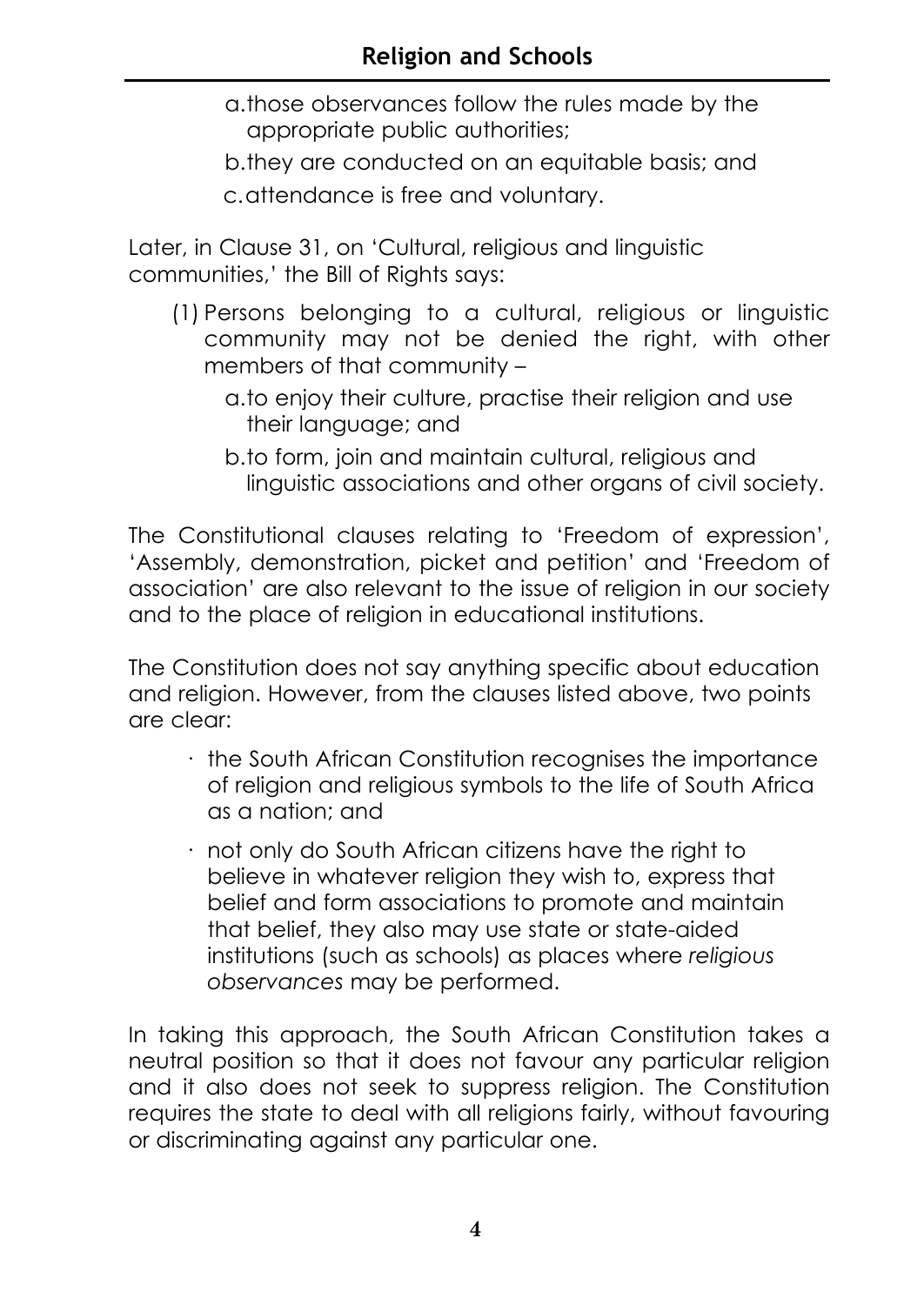### **DIFFERENT WAYS OF THINKING ABOUT THE RELATIONSHIP BETWEEN RELIGION AND STATE threethree**

The Policy on Religion and Education lists four possible strategies South Africa could have adopted in dealing with the relationship between religion and the state:



Considering that a large majority of South Africans are religious people, it is appropriate that the Constitution promotes a cooperative model. The Policy on Religion and Education says: 'A strict separation between the two spheres of religion and state is not desirable, since without the commitment and engagement of religious bodies it is difficult to see us improving the quality of life of all our people.'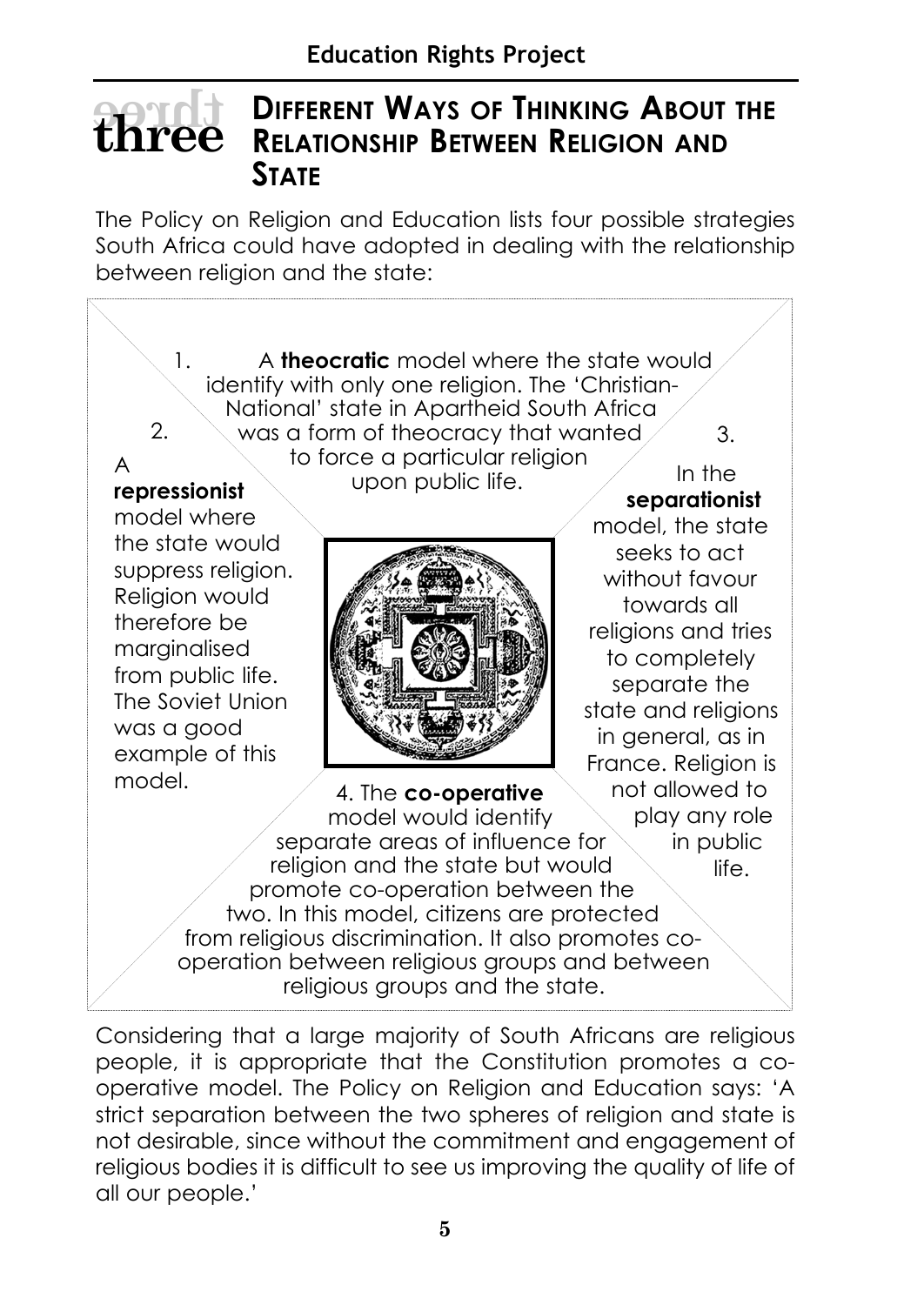# **TWO TYPES OF RELIGION-RELATED EDUCATION 4 4**

Religion-related education can take many forms, depending on the purpose of that education. There are two types of education about religion that we must keep in mind:

1. *Religious instruction* or *religious education*. This is a kind of education which teaches about a particular religion and teaches learners how to be good followers of that particular religion. Examples of *religious instruction* include Christian Sunday Schools, Muslim Madressas and special Hindu classes. These are usually organised by members of the particular religious community and held outside of school times. A number of schools have arrangements with community organisations so that religious communities use school facilities for *religious instruction*, as long as the religious classes do not disrupt normal schooling activities.

Another form of *religious instruction* is what happens in the home when children are taught about their religions, taught how to pray, certain rituals and about the important festivals of their religions. According to the Policy on Religion and Education, this form of education should not be practised in public schools. This form of education is the responsibility of parents, families and communities for their children and members of their own religious communities.

*2. Religion education.* This is a form of education which does not focus on any one particular religion but teaches about many different religions. Its aim is not to teach learners about their own religions only and it does not teach how to pray and the details of how to perform other duties in their traditions. Its aim is to teach learners about the different religions that exist in our country and the rest of the world so that we might be able to understand each other and each other's traditions better. Educators teaching *Religion Education* have to be careful to treat all the religions fairly. This is the form of education which should be carried out in public schools.

The Education Department's policy on religion and education makes it clear that the government will provide only one type of education with respect to religion: *Religion Education*. Public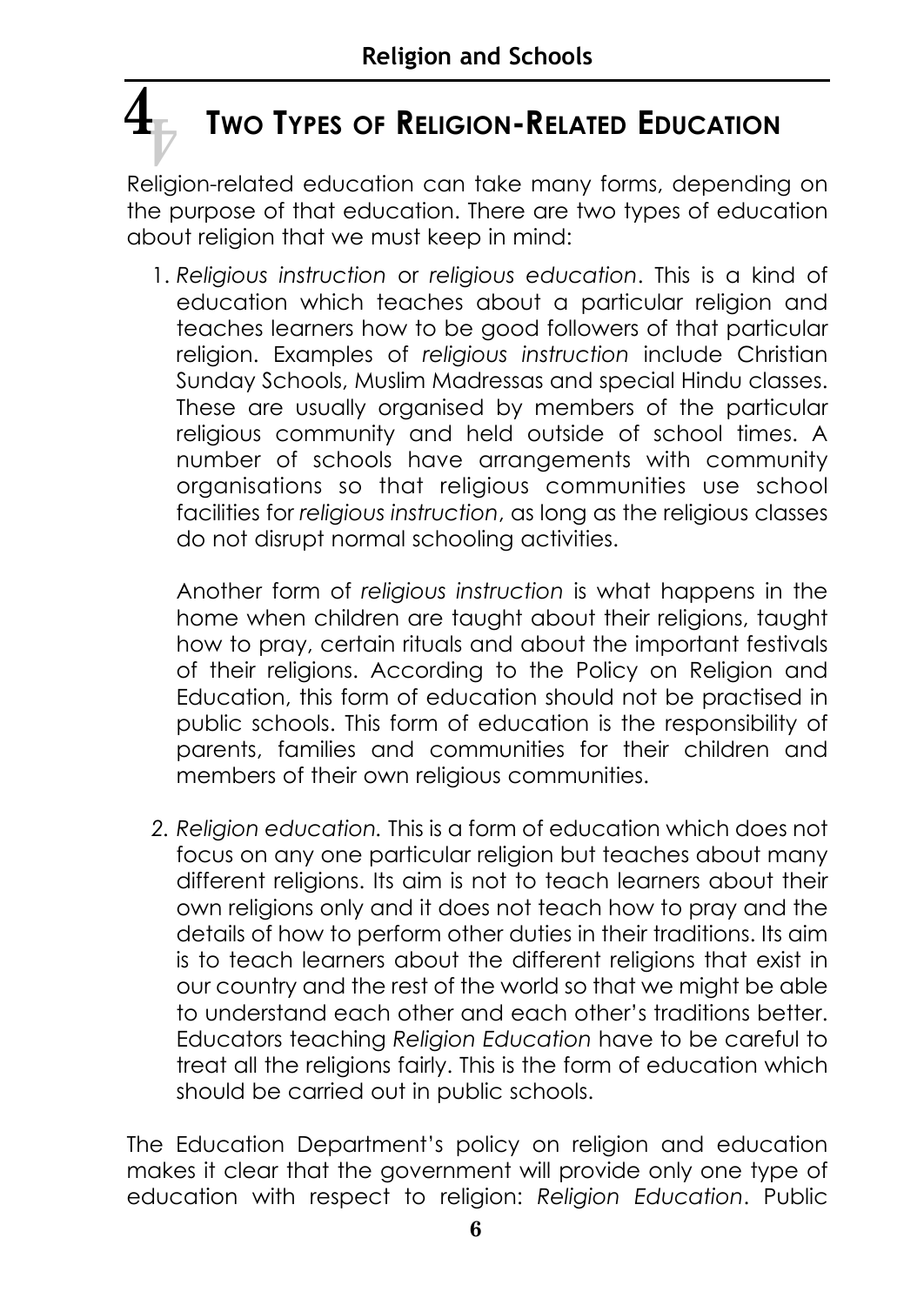educational institutions have a responsibility to provide *Religion Education* in a way that shows a 'profound appreciation of spirituality' but does not focus on any particular religion and does not aim to provide *religious instruction*. Schools must teach learners what religions are all about and, by doing so, increase understanding among citizens, build respect for *diversity* and value spirituality. In a diverse society such as ours, *Religion Education* is education about *diversity*.

In other words, an educator who teaches *Religion Education* must be able to teach about certain aspects of all religions. This means that a Muslim educator, for example, who is teaching a class on religious festivals must be able to explain to the learners about the Muslim festivals of Eid as well as other festivals such as Christmas, Deepavali or Hannukah. Or, for that matter, an educator who is not a follower of any religion should be able to teach about various religions in a fair manner.

The job of educators of *Religion Education* is not to convince learners that a particular religion is better than others or to convince learners that all religions are good or that all religions are bad. The job of educators of *Religion Education* is to teach learners certain aspects of the many religions that they might witness. It is also about the followers of these religions, and to know something about their beliefs.

# *What Religion Education can do*

- · *Religion Education* can help to build a school community of respect and understanding.
- · It can help the learner understand how her or his beliefs are different from those of other learners.
- · It can strengthen the idea of unity in *diversity*.

# *What Religion Education does not do*

- · *Religion Education* does not say that all religions are the same.
- · It does not try to say that one religion is better than another.
- · It does not try to make a new religion.
- · It does not try to make everyone have the same religious beliefs.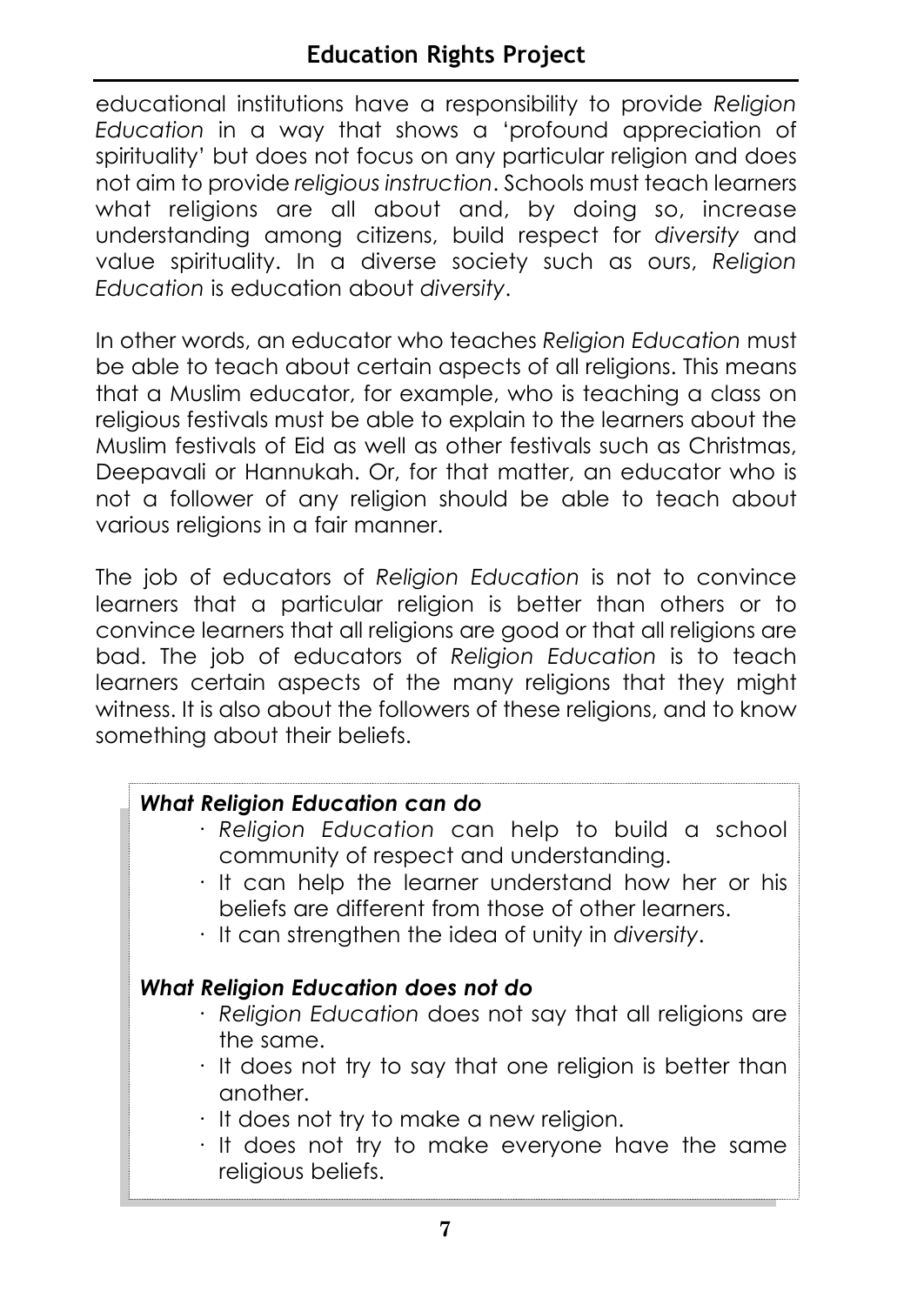

There are two types of *religious observances* that are relevant when we are talking about schools.

Firstly, religious communities may use school facilities for *religious observances* or *religious instruction* classes. The Constitution and the Schools Act say that public schools may make their facilities available to religious communities for such purposes. Where schools do make their facilities available to religious communities, this must be done in a way that is fair to all communities that apply. When communities use public schools in this way, these *religious observances* are not regarded as being part of the official business of the school.

In general, such *religious observances* would happen outside of school hours. However, learners belonging to certain religions might need space to pray or study their religion together during school breaks. Schools are encouraged to cooperate with learners (and their parents) in this regard.

The policy on religion and education also allows for *religious observances* to be officially organised by the school. This is the *second* kind of religious observance in schools. Such *religious observances* may be held at any time that the school decides. They could be held during the school assembly or at any other time. However, when a school organises a religious observance, then the event should acknowledge South Africa's religious *diversity* and the fact that South African society is made of many different religious traditions. It is the responsibility of school governing bodies to make sure that this policy is followed.

If these observances take place during the assembly, then the school could use a prayer which followers of all religions will feel comfortable with. Or, readings from the religious books or scriptures of a number of different religions can be used. The school may also decide to rotate *religious observances*, focussing on different religions on different days. Learners and educators are allowed to excuse themselves from assemblies where *religious observances* will be held.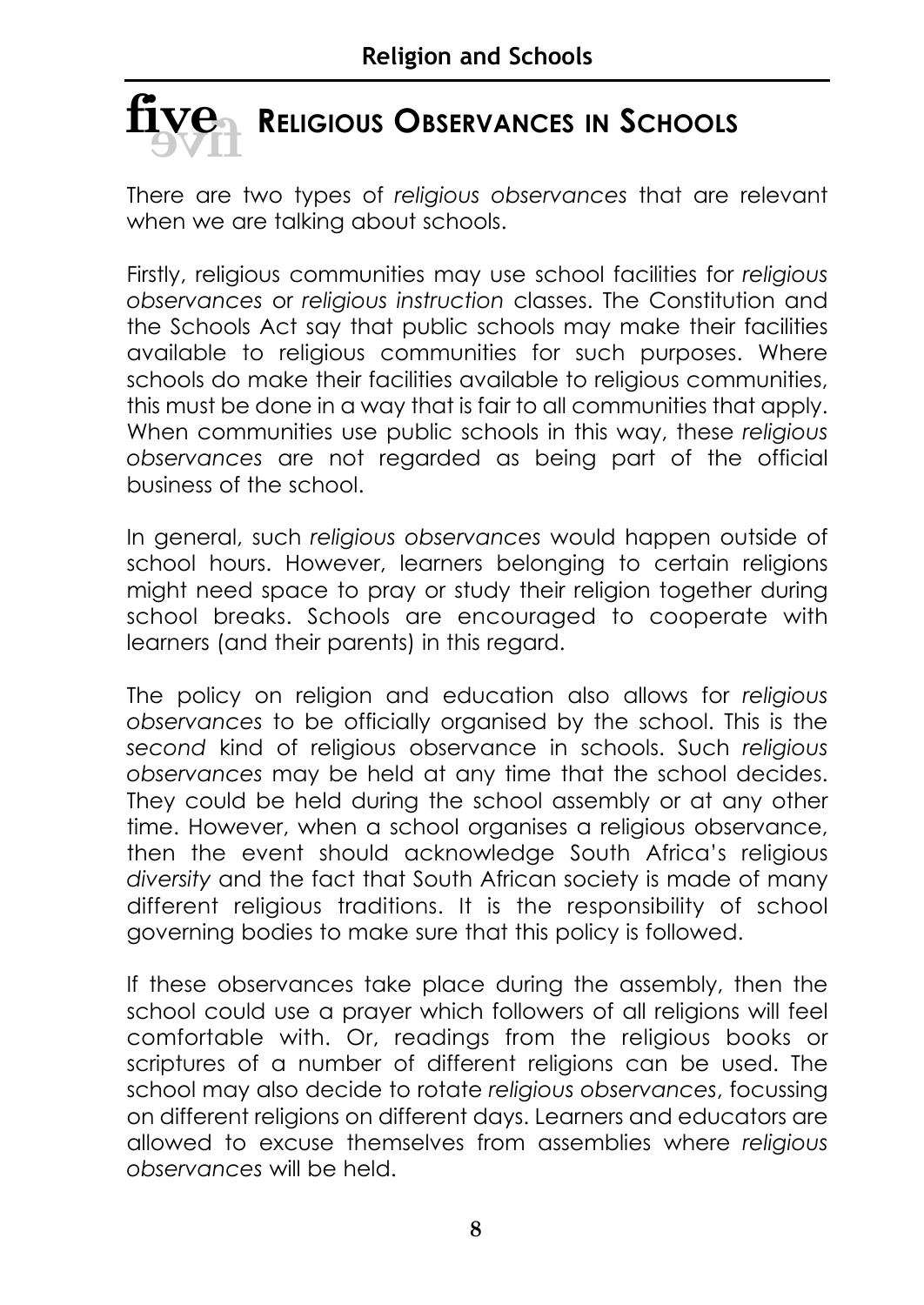*Religious observances* such as prayers might be held for religious occasions and for other occasions as well. For example, a school principal could decide to have multi-faith prayers on the 8 August to commemorate National Women's Day, which is on the 9 August. In that case, she or he might, for example, ask educators or learners from different religious groups to present brief prayers during the school assembly.

When these observances are not held during the assembly, children can be separated into their different religious groups. Children who are not followers of any particular religion should also be provided for. The policy does not allow a particular religion to be favoured in the practice of *religious observances*. A Christian principal of a school, for example, is not allowed to have only Christian *religious observances* in his school while not allowing the *religious observances* of any other religion. If she or he has Christian *religious observances* in the schools, then the *religious observances* of other religions, especially religions whose followers might be learners of the school, must also be observed. Similarly, this principal is not allowed to give space to the Christian community for Sunday School classes but to deny permission for Muslim or Jewish classes if they ask for space.

# **WHO DOES THE POLICY APPLY TO? 6 6**

The Department of Education policy on *Religious Instruction* and on *Religious Observances* do not apply to independent schools (Often referred to as private schools). A number of independent schools are set up by religious communities and it is expected that these schools will provide *Religious Instruction* for learners from their particular religious community. Also, the manner in which these schools will hold *religious observances* will be different from the manner in which they would be done in public schools.

Independent schools with a religious character, for example, might celebrate the festivals of the particular religion to which the schools belong but will not celebrate the festivals of other religions. However, the curriculum standards for *Religion Education* apply to both independent and public schools. The minimum outcomes for *Religion Education* must be attained by both public and independent schools.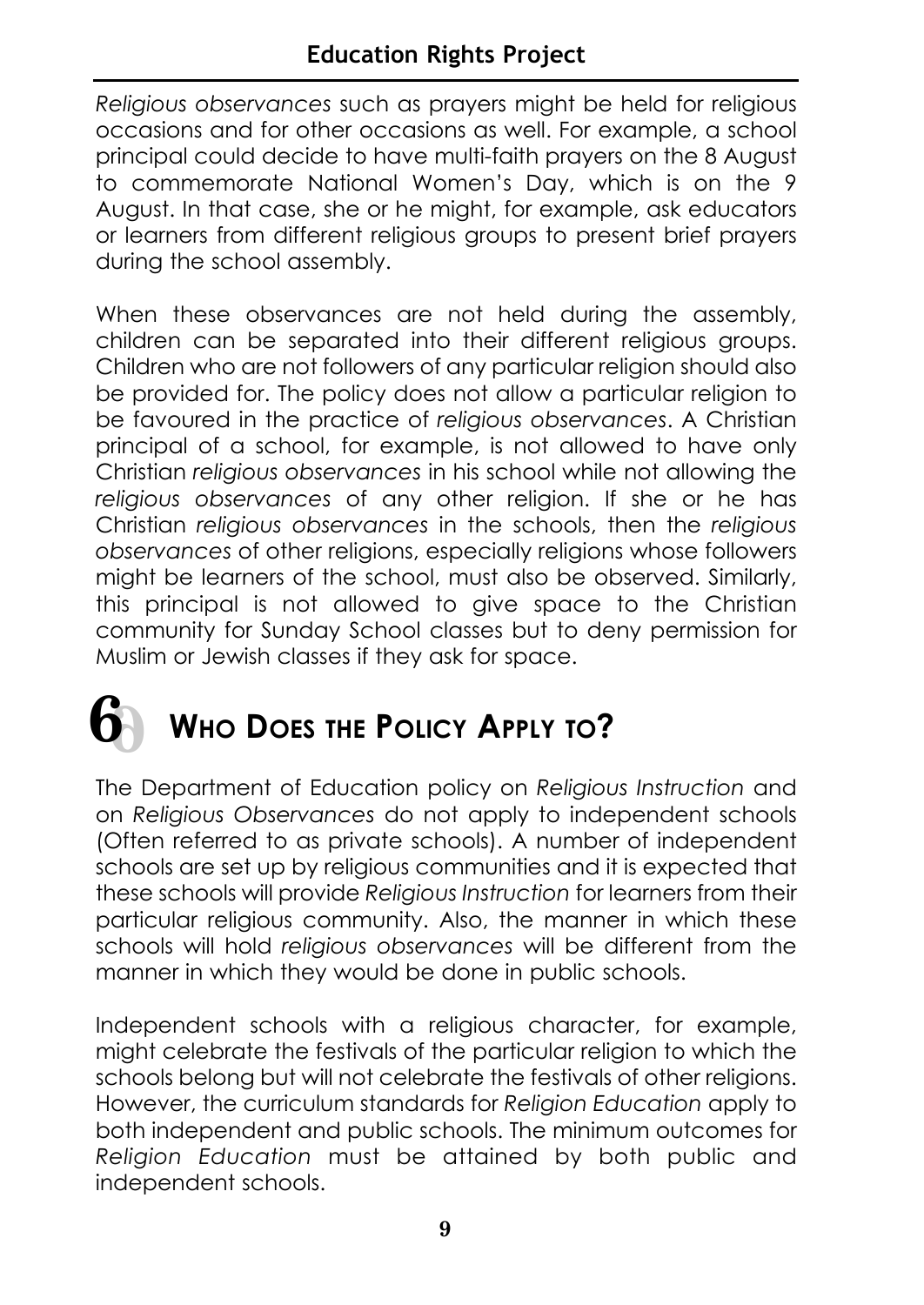#### **WHAT WILL BE TAUGHT IN RELIGION EDUCATION en <sup>v</sup> se sevven**

Curricula for *Religion Education* begin with the most general and simple issues about different religions and gradually move to the more specific and complex issues. Such education can begin at an early age and must be provided to learners at three levels: the Foundation Phase, the Intermediate Phase and the Senior Phase.

In the Foundation Phase, learners discover the religious *diversity* in our society. They learn about many religious expressions as practised in religious institutions like churches, mosques, synagogues and temples.

Learners in the Intermediate Phase are taught various aspects of different religions: their founders, their sacred places, rituals, festivals, stories and songs.

At senior secondary level, learners could be taught *Religion Studies*. *Religion Studies* from Grades 10 to 12 can be taken as a subject. Religion is also discussed in the Life Orientation Learning Area, under the focus area: Social Development from Grade R to 9, and under Learning Outcome 2: Citizenship Education from Grade 10 to 12. (For an outline of these areas, see Appendix 1). Learners will undertake the study of religion and religions in general. If they wish, they may specialise in one or more religion. They will also be introduced to ways in which they can think critically about important *ethical* and *moral* issues.

It is important to realise that the purpose of *Religion Education* is not to strengthen or assess the student's faith. It is not aimed at making the learner a better believer in a particular religion; this is the role of religious communities and families. The role of *Religion Education* is to get learners to understand and appreciate the *diversity* of religions and believers in our society and to get them to appreciate that different religious people, as well as people with no religion, have different ways of dealing with *ethical* and *moral* issues. Learners will be assessed for *Religion Education* as they are assessed for other subjects and areas of the curriculum. Their observation, reading, writing and thinking skills are assessed, not their beliefs.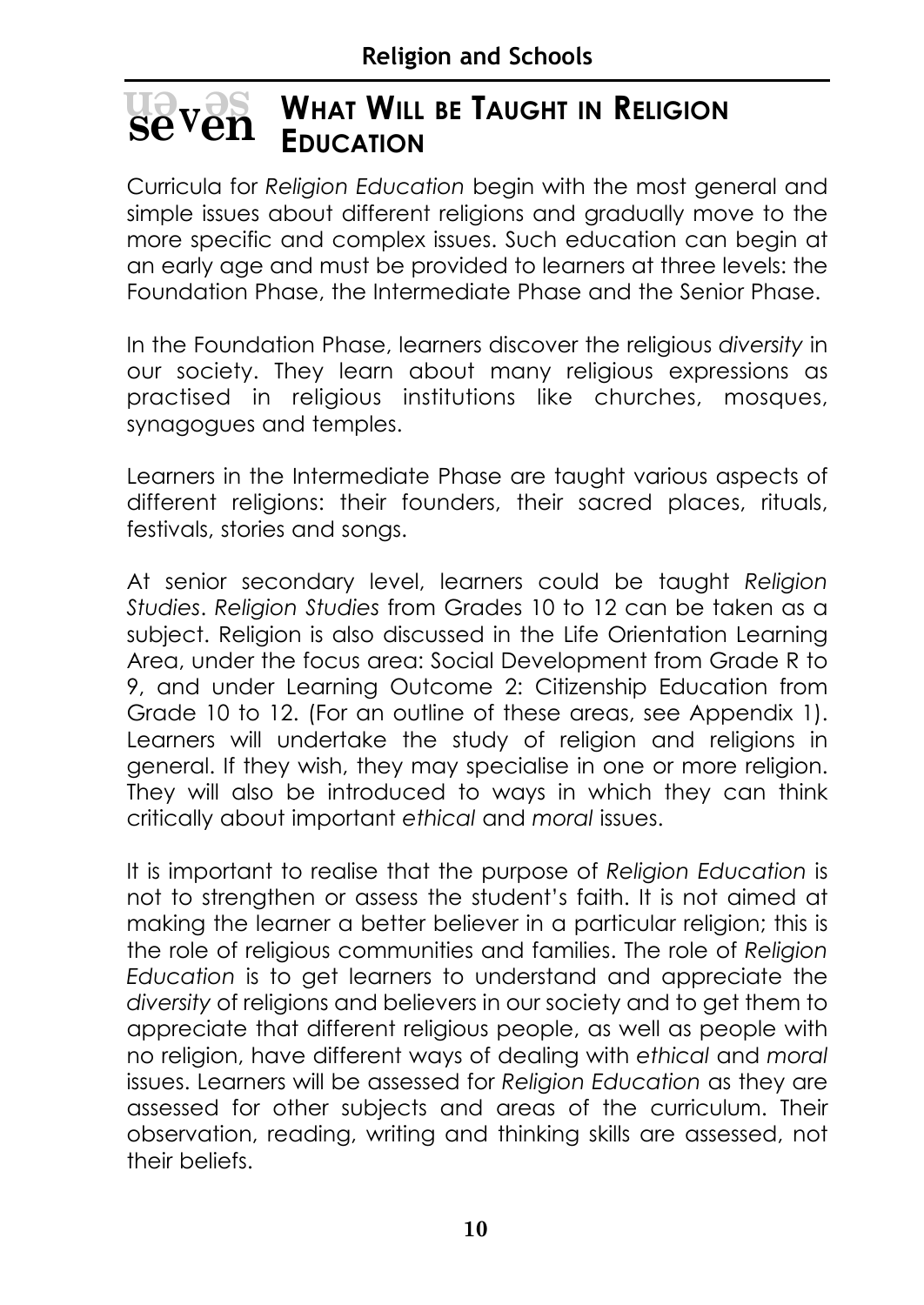# **POSSIBLE PROBLEMS IN USING THE POLICY**

**8 8** 

Our new democracy is very young, just over a decade old. Our Constitution is even younger. And the Policy on Religion and Education is younger still. Therefore, it is likely that there will be problems, mistakes and oversights that will take place in using the policy on religion and education. There are a number of possible problems that parents, learners or educators could face. Some examples and possible solutions are given below.

# · **An educator teaches** *Religious Instruction* **rather than** *Religion Education.*

Sometimes, educators might begin treating their lessons as if they were *Religious Instruction* lessons rather than *Religion Education* lessons. This happens when an educator from whichever faith tries to promote one religion or set of beliefs by preaching the virtues of one or other ritual in his or her religion. For example, a Muslim educator who tries to teach learners how to pray as Muslims do. This educator would have gone against the policy. If this happens, the learner or parent should approach the educator and remind her or him that *Religious Instruction* is not acceptable in a *Religion Education* class.

# · **An educator refuses to teach** *Religion Education.*

Educators must be prepared to teach *Religion Education* if called upon to do so. They may not refuse. Learners and their parents may demand from the school that educators be provided to teach *Religion Education*.

# · **Learners want to wear religious symbols to school**.

While this issue does not fall directly within the topic of *Religion Education*, it is a problem that may be faced by learners, parents or educators. The Draft National Policy on School Uniforms talks about the issue of protecting pupil's religious expression. Learners must be allowed to wear clothes that they believe are necessary in terms of their religious beliefs. This includes, for example, Muslim girls who want to wear scarves or Jewish boys who want to wear yarmulkes to school. These learners must be allowed to wear this religious attire. It does not matter if other learners or educators within the same religious tradition do not wish to wear such clothes.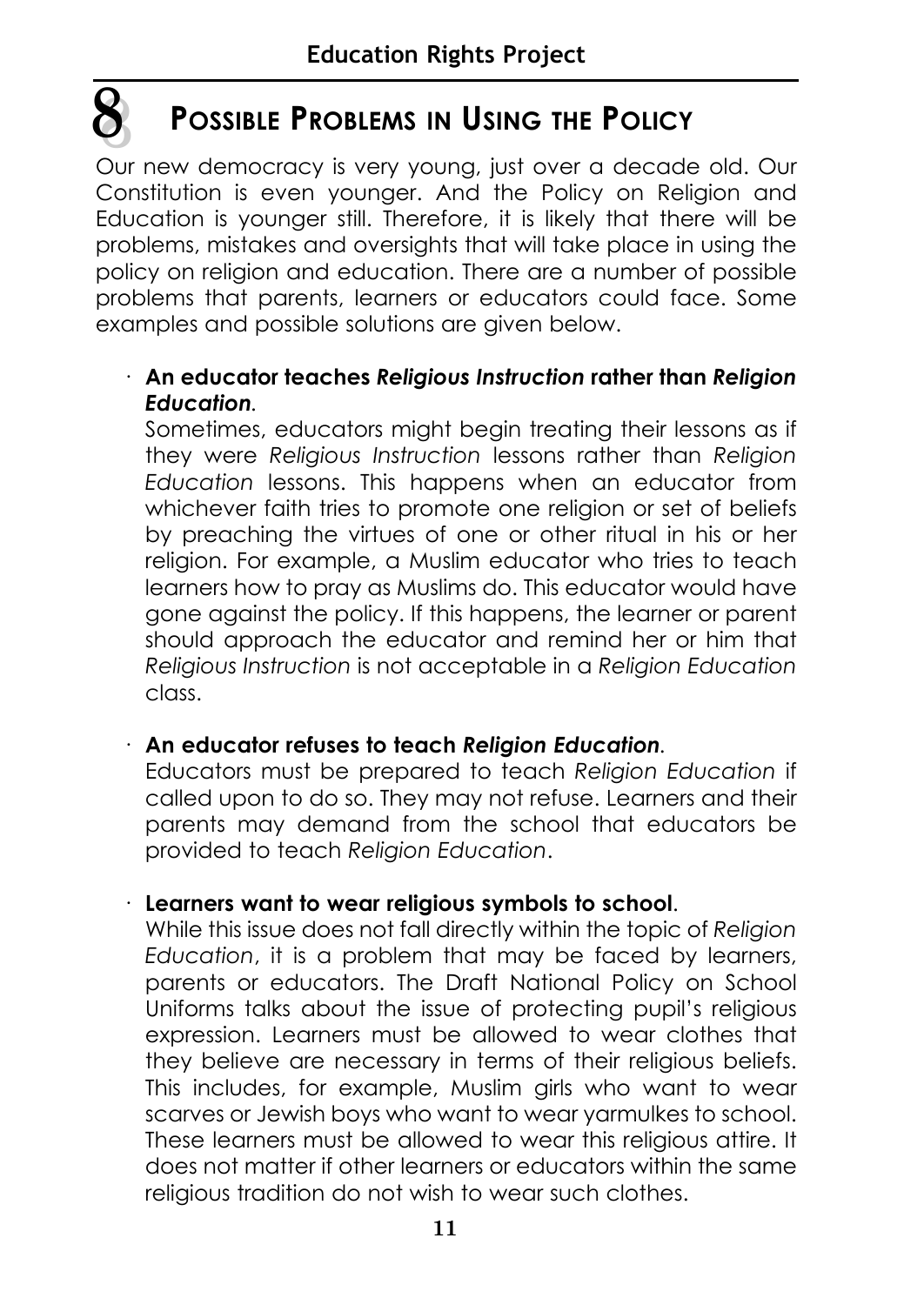So, for example, even if other Muslim girls in the school do not believe it is necessary, according to their religion, to wear scarves or if other Jewish boys do not believe it is necessary for them to wear yarmulkes, those Muslim girls who wish to wear scarves and Jewish boys who wish to wear yarmulkes must be allowed to do so. The Draft National Policy on School Uniforms does not mention any other religious clothing except for scarves and yarmulkes. However, this category of religious attire and symbols may include crucifixes, dreadlocks, the aum symbol, beards, *imibhaco* or *iintsimbi* (beads), as long as these are used for religious purposes and not because it is the latest fashion.

#### **Case Study**

Grayden is a 7 year old Rastafari boy who was trying to atten<sup>d</sup> school. He was from a very poor community and his parents could not afford to send him further away than the school servicing the local area.

However, because he had dreadlocks, the principal of the school did not want to admit him without a haircut. As a child born into Rastafari, his parents had vowed never to cut his hair or flesh.

Despite lots of media attention and an appeal to the South African Human Rights Commission, the

school refused to admit him. They said his dreadlocks were against the code of conduct for learners. A month later the Rasta family agree<sup>d</sup> that their son would wear a cap to school to 'tidy up his appearance'. But the school still refused to admit him. Grayden was behind his friends and was forced to stay in pre-primary school.

This is a story of a young learner who was discriminated against because of his religious beliefs and practice. With the new policy on Religion and Education and the Draft Guidelines on School Uniforms, the school will be required to accept someone like Grayden into Grade One.

# · **Educators discriminate against learners on the basis of their religion***.*

No learner may be discriminated against by educators or principals because of the religion she or he follows. It is possible that this kind of discrimination could take place during *Religion Education*, during any other subject or in the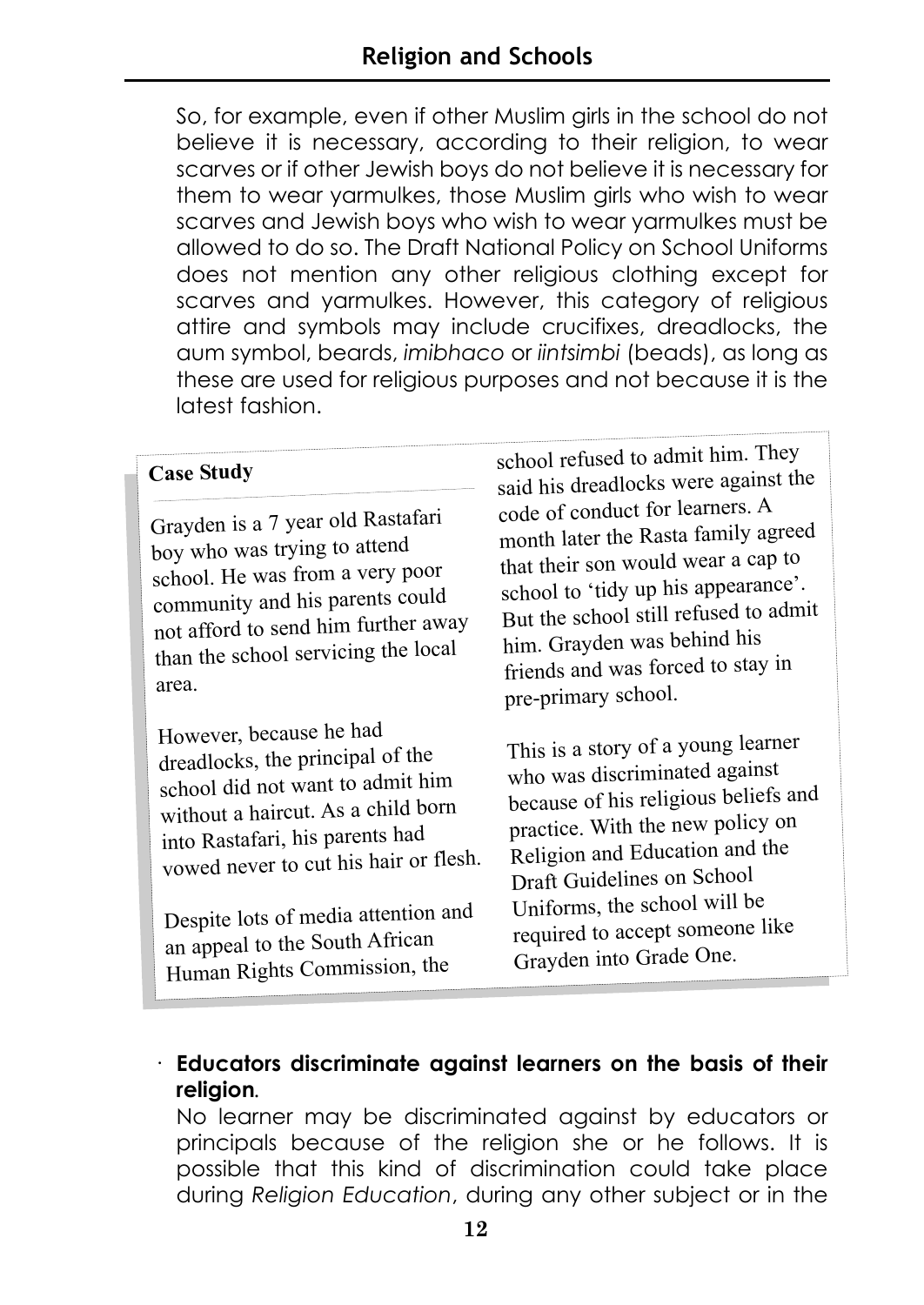normal course of school life. For example, if a principal treats the followers of a particular religion more harshly than he does everyone else, that would be discrimination.

· **A learner does not wish to take part in** *religious observances* **during assemblies***.*

While all learners are encouraged to take part in all activities of the school, some learners might feel that their *freedom of conscience* is violated when *religious observances* are held during assemblies. In particular, but not only, learners who do not follow any religion might prefer not to take part in such assemblies. No learner may be forced to take part in assemblies where *religious observances* are held. Learners cannot be forced to take part in the *religious observances* of a religion that is not their own.

· **Educators** *stereotype* **certain religions or followers of certain religions***.*

It is possible for this kind of stereotyping to take place during *Religion Education* lessons, during other lessons (e.g. history) or at other times such as during assemblies. Negative stereotyping is not acceptable in schools. If an educator tells the class that Muslims are terrorists or that they all want to be suicide bombers, for example, this would be negative stereotyping. Another form of negative stereotyping is in the use of language. For example, if an educator insists on saying that traditional healers (such as isangomas or inyangas) are 'witch doctors', this would be unacceptable negative stereotyping and would be against the Policy.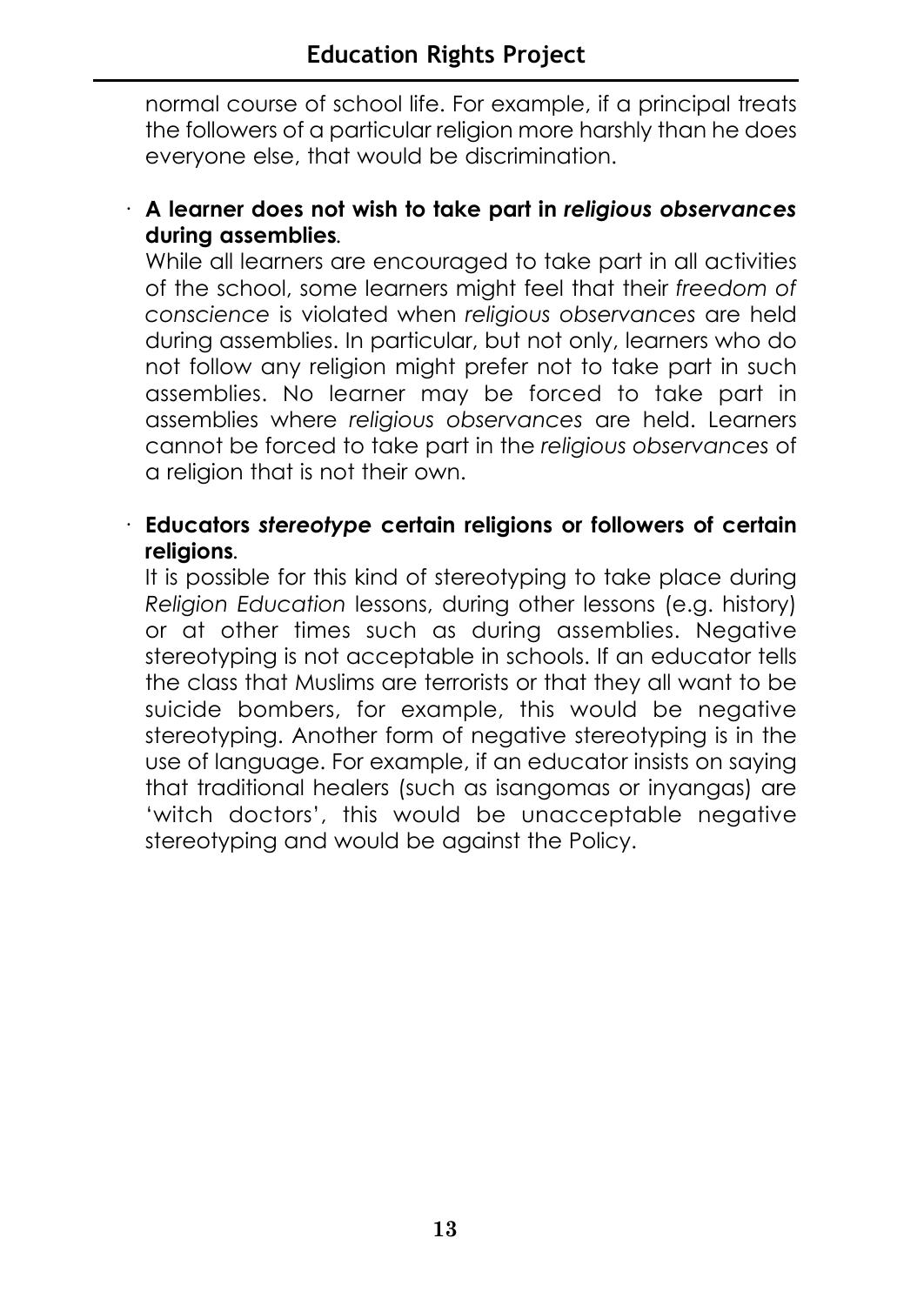#### **Case Study**

Muhammad was a learner in a Johannesburg school. Most of his friends, at school and at home, were children who were not Muslims as he was. But that did not make a difference. He often visited his friends at their homes and they visited him. The children would sometimes eat at each others' homes. Their parents also became friends.

When Muhammad started Grade 9, he had a new educator for English. From the first day, the children noticed that the educator would make fun of Muhammad's name. Whenever religion was discussed in

any lesson, the teacher would also say nasty things about Muslims. The day after bombs exploded in Madrid, Spain, the educator began picking on Muhammad, saying that he was like 'all the other Muslim terrorists.' One day, he asked Muhammad whether he was going to 'become a suicide bomber and blow up our school.' Sometimes. the educator would talk to the other children but ignore Muhammad.

The boy used to get very good grades in English. But his parents noticed that he was now failing his tests. They also noticed that none of his friends would visit him at home anymore.

*Such a situation should not occur in any school. This is an example of stereotyping as well as discrimination on the basis of religion. The treatment that Muhammad received is against the Constitution, the Schools Act and the Policy on Religion and Education. With assistance from community organisations, Muhammad's parents were able to get the provincial education department to get the educator, the school principal and the School Governing Body to apologise to Muhammad. The educator also faced disciplinary action.*

If educators, learners or parents face any of the above problems, then attempts should be made to resolve them as quickly as possible. If a learner or a parent has a problem with an educator, she or he should speak to the educator directly or speak to the principal of the school to try and resolve the problem. If this does not work, then the provincial education department should be contacted for advice or to intervene in the matter. The contact telephone numbers of the national education department as well as the provincial education departments are listed in this booklet. Learners, parents or educators may also contact one of the organisations listed in this booklet for advice or assistance.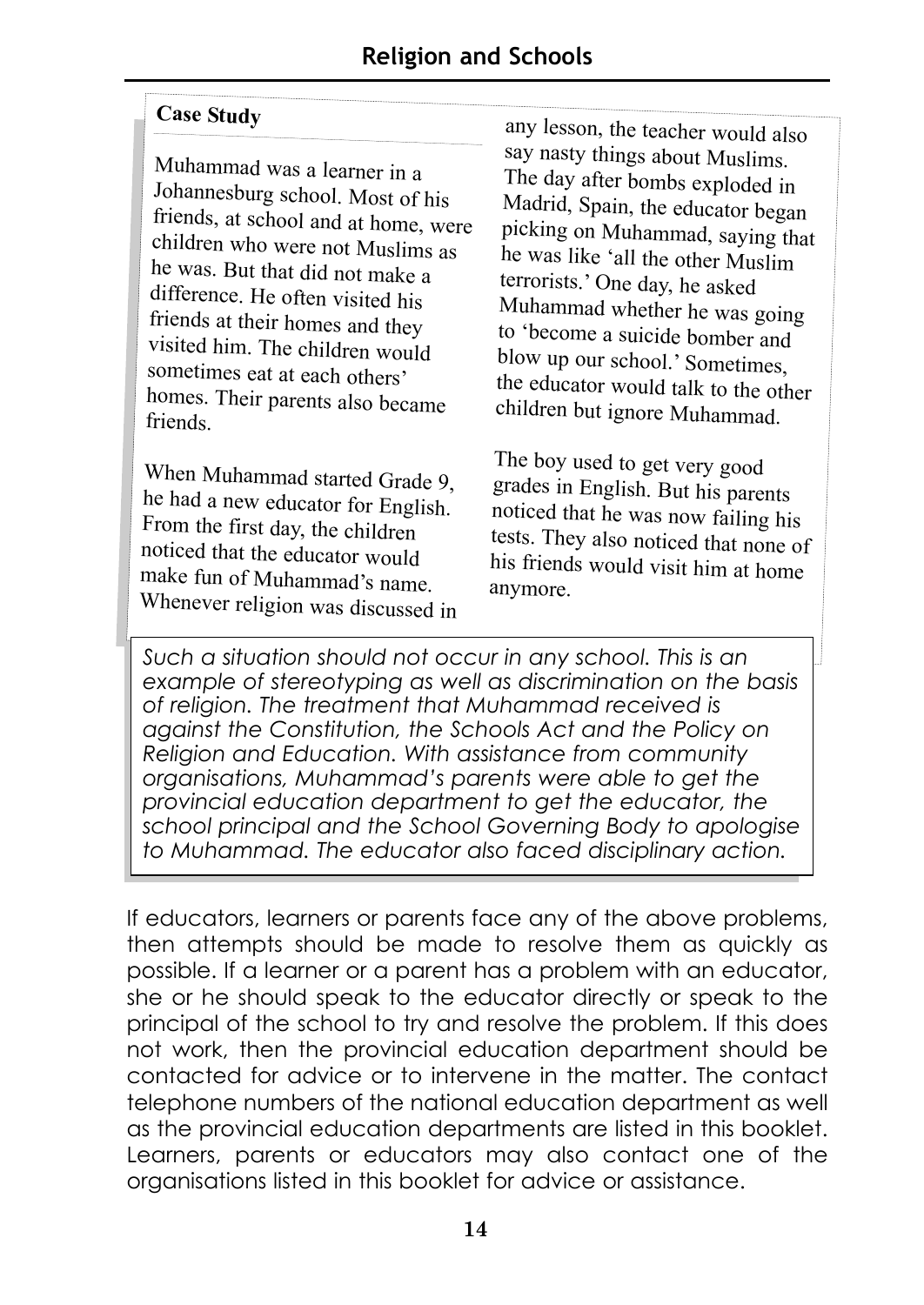# **RESOURCE PEOPLE FOR RELIGION EDUCATION**<br>
Where to go if you want help **Where to go if you want help**

If you need assistance with understanding the South African Policy on Religion and Education or any laws related to religion in schools, or if you feel that you or someone else has been discriminated against because of your (or that person's) religious beliefs, you may get assistance from the following organisations.

**South African Human Rights Commission** 011 484-8300 **Commission for the Rights of Cultural, Religious and Linguistic Communities** 011 484-3000

# **Religious organisations**

These are organisations that can be contacted if you need assistance with dealing with the Policy on Religion and Schools. They could also be contacted if schools require resource people from different religious communities to advise the schools on *Religion Education* or *Religious Instruction* or if you need members of a particular religious community to speak to a class or a school. There are many organisations that exist in each religious community that can be listed here. The following list contains only a few such organisations.



**African Traditional Religion**

· Icamagu – 040 653-0132 or 073 227 4080



# **Bahai**

· Baha'i National Centre – 011 462-0100



# **Buddhist**

· Nanhua Temple – 013 931-0009

· Johannesburg Buddhist Centre – 011 614-1948

# **Christian**



- · Ditshwanelo Car2as 011 476-2226
- · Institute for Contextual Theology – 011-339-1176
- · Young Christian Workers 011-837-1395



# **Hindu**

· South African Hindu Maha Sabha – 031 309-1951

# **Jewish**



· Union of Orthodox Synagogues of South Africa – 011 485-4865

· Jewish Voices – 082 330 2068

# **Muslim**



· Muslim Judicial Council – 021 696-5150 or 021 696-5151

· Muslim Youth Movement – 031 306-2011 or 084 574 2674



# **Ecumenical**

· World Conference on Religion and Peace – 031 309-6774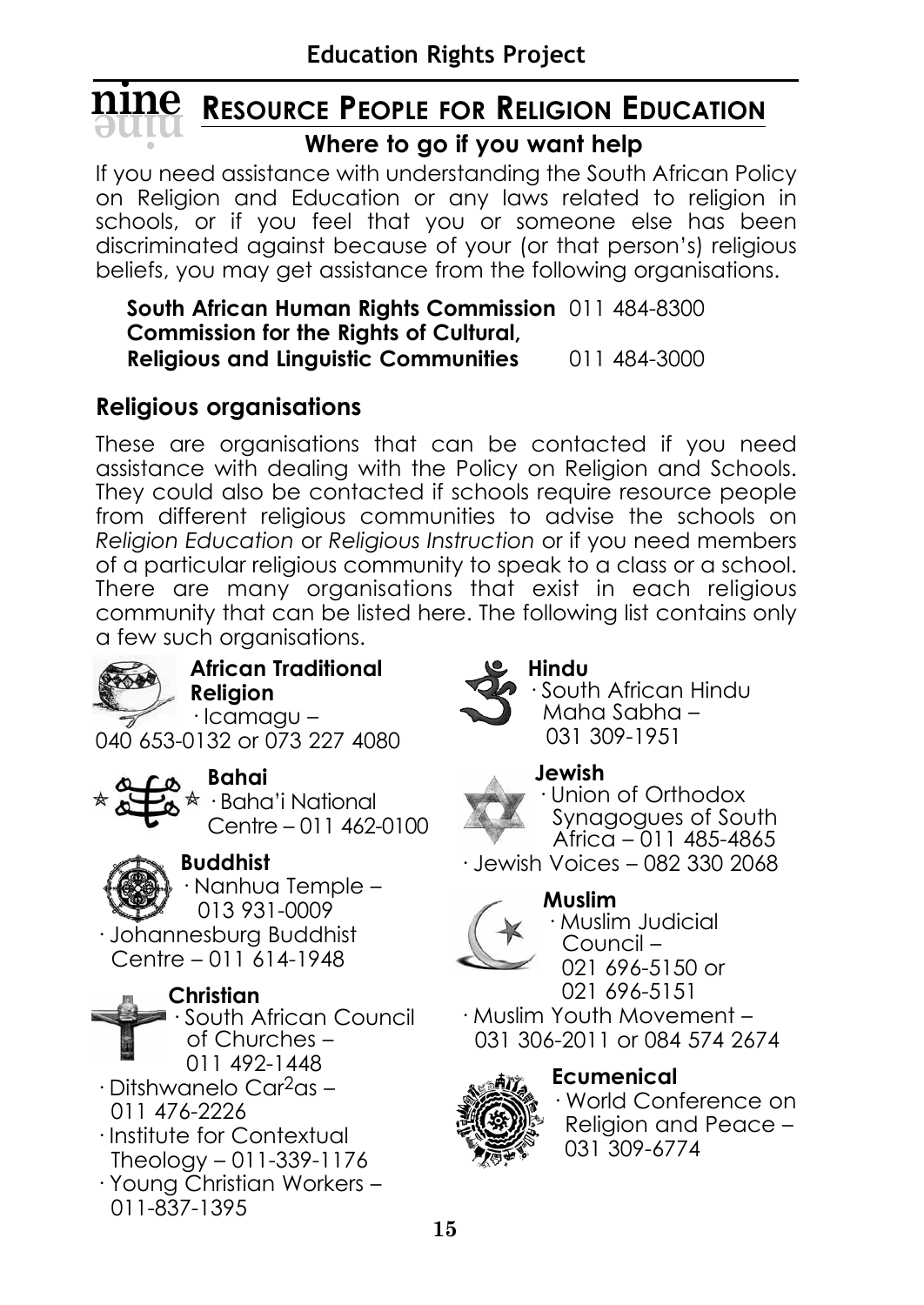# **Government Departments**

National Department of Education 012 312-5420 012 312-5465 012 312-5428 012 312-5377

Provincial Departments of Education

| Province      | <b>Telephone Number</b> |
|---------------|-------------------------|
| Eastern Cape  | 040 608-4230            |
| Free State    | 051 404-4911 / 404-8434 |
| Gauteng       | 011 355-0597            |
| Kwazulu Natal | 031 274-4013            |
| Limpopo       | 015 290-7600 / 290-7661 |
| Mpumalanga    | 013 766-5300            |
| Northern Cape | 053 839-6500            |
| North West    | 018 387-3424 / 5        |
| Western Cape  | 021 467-2577            |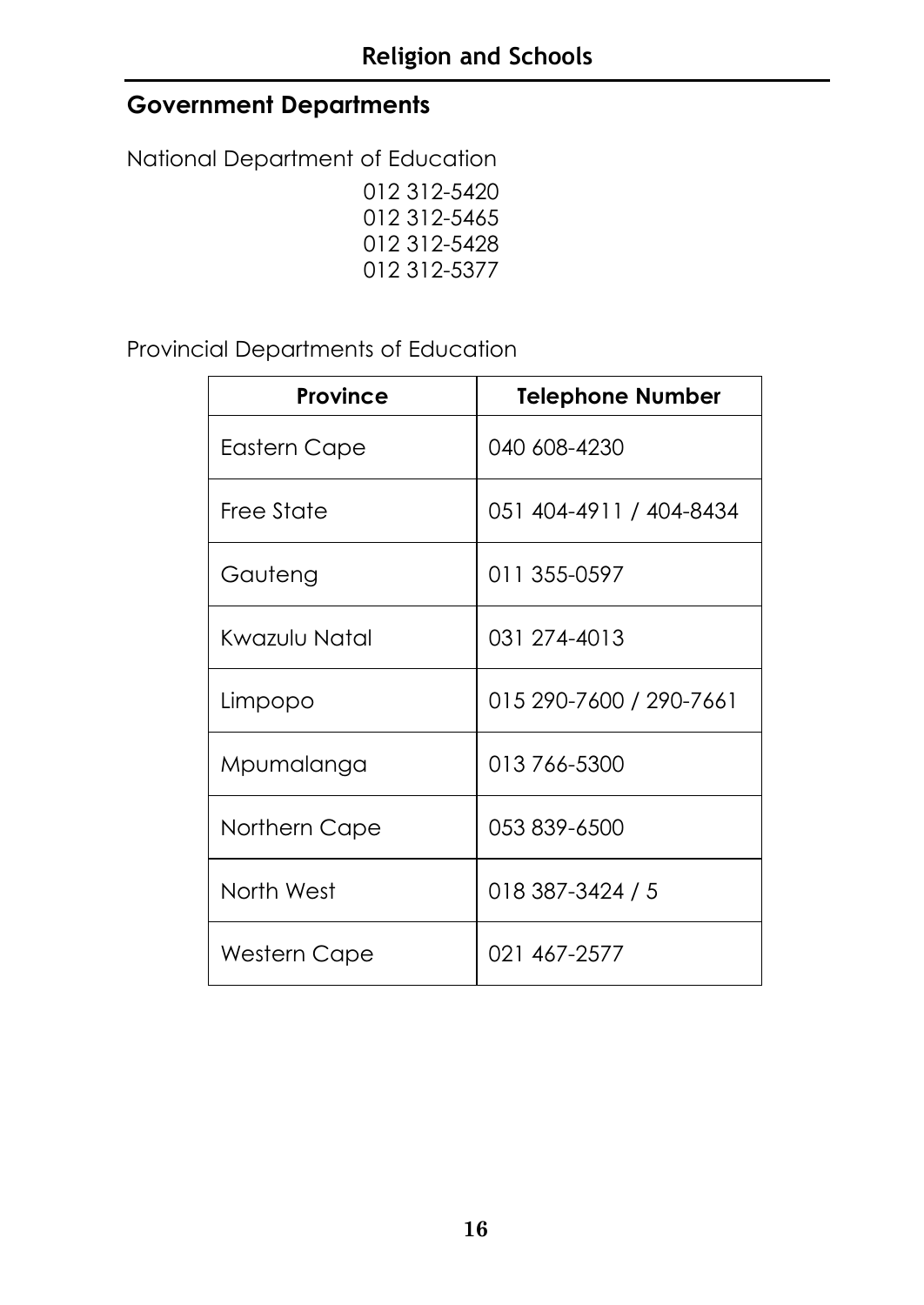# **10** WORD LIST

- *Diversity* The presence of a wide variety of cultures, opinions, ethnic groups, language groups and different socioeconomic backgrounds.
- *Religion Education* a form of education that teaches about many different religions in a neutral way.
- *Religious Instruction* or *Religious Education* a form of education that teaches the followers of a particular religion all about their religion, how they should behave as followers of that religion and what they should believe in.
- *Religious Studies* or *Religion Studies* the Religion Education curriculum at senior secondary level is called Religious Studies or Religion Studies.
- *Religious Observances* includes worship, prayer, religious singing and devotional scripture reading.
- *Ethical* Following accepted rules or principles of right and wrong in a person's life
- *Moral* Something that relates to the principles of what is right and wrong.
- **Stereotype** something that agrees with a pattern; especially an idea that many people have about a group of people and that may often be untrue or only partly true.
- *Freedom of conscience* the freedom to believe whatever a person wants to believe. These beliefs could be religious, political or any other kind of belief.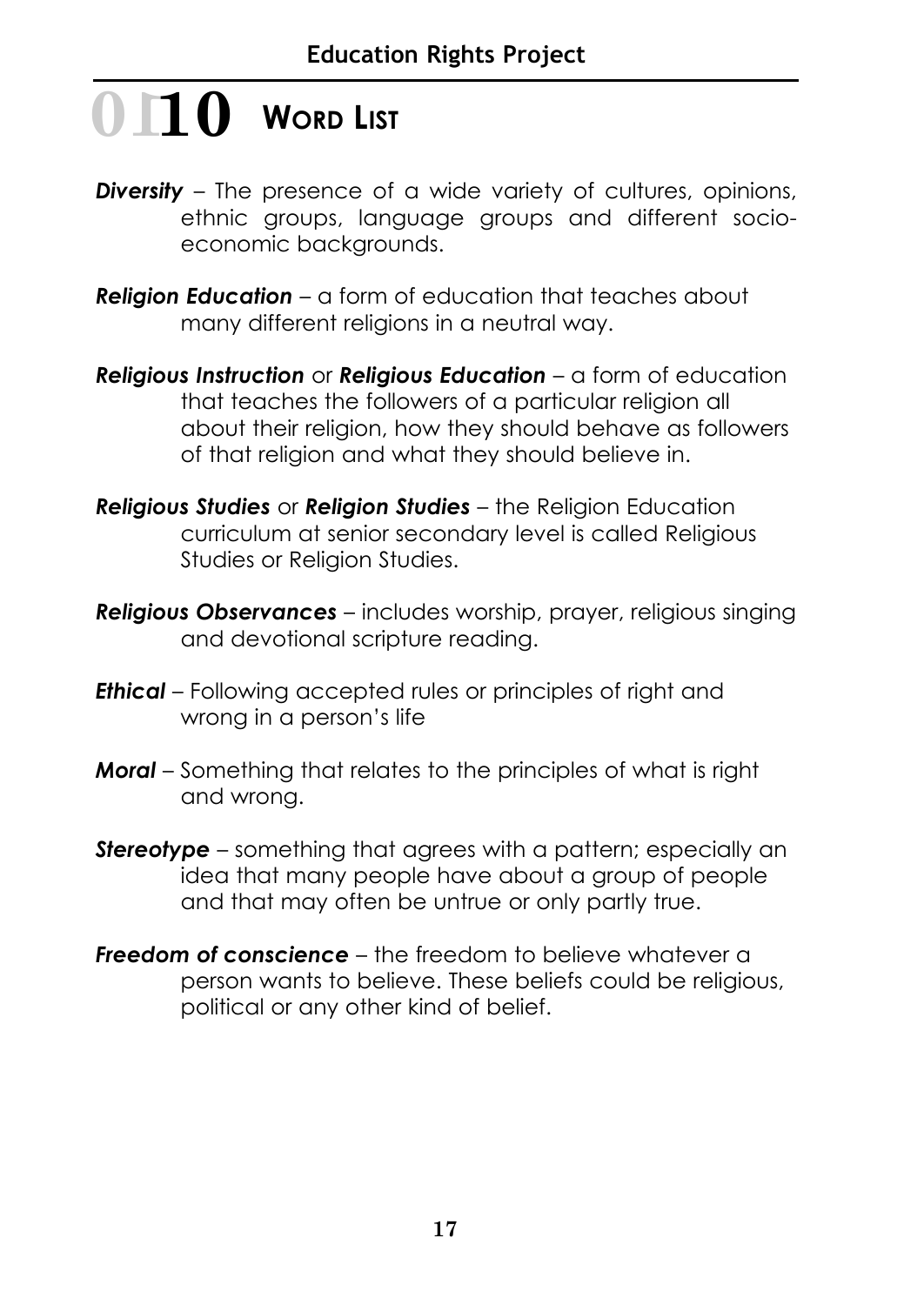#### **APPENDIX 1: Revised National Curriculum Statement Grades R – 9 APPENDIX 1**

#### LIFE ORIENTATION-LEARNING OUTCOME 2: **SOCIAL DEVELOPMENT FOUNDATION PHASE**

- Grade R Identifies and names symbols linked to own religion.
- Grade 1 Matches symbols associated with a range of religions in South Africa.
- Grade 2 Describes important days from diverse religions.
- Grade 3 Discusses diet, clothing and decorations in a variety of religions in South Africa.

# **INTERMEDIATE PHASE**

- Grade 4 Discusses significant places and buildings in a variety of religions.
- Grade 5 Discusses festivals and customs from a variety of religions in South Africa.
- Grade 6 Discusses the dignity of the person in a variety of religions in South Africa.

# **SENIOR PHASE**

- Grade 7 Explains the role of oral traditions and scriptures in a range of the world's religions.
- Grade 8 Discusses the contributions of organisations from various religions to social development.
- Grade 9 Reflects on and discusses the contributions of various religions in promoting peace.

# **National Curriculum Statement Grades 10-12**

# LIFE ORIENTATION-LEARNING OUTCOME 2: **CITIZENSHIP EDUCATION**

- Grade 10 Displaying an understanding of the major religions, ethical traditions and indigenous belief systems in South Africa, and exploring how these contribute to a harmonious society:
	- · Major religions(e.g. Judaism, Christianity, Islam, Hinduism, Buddhism)